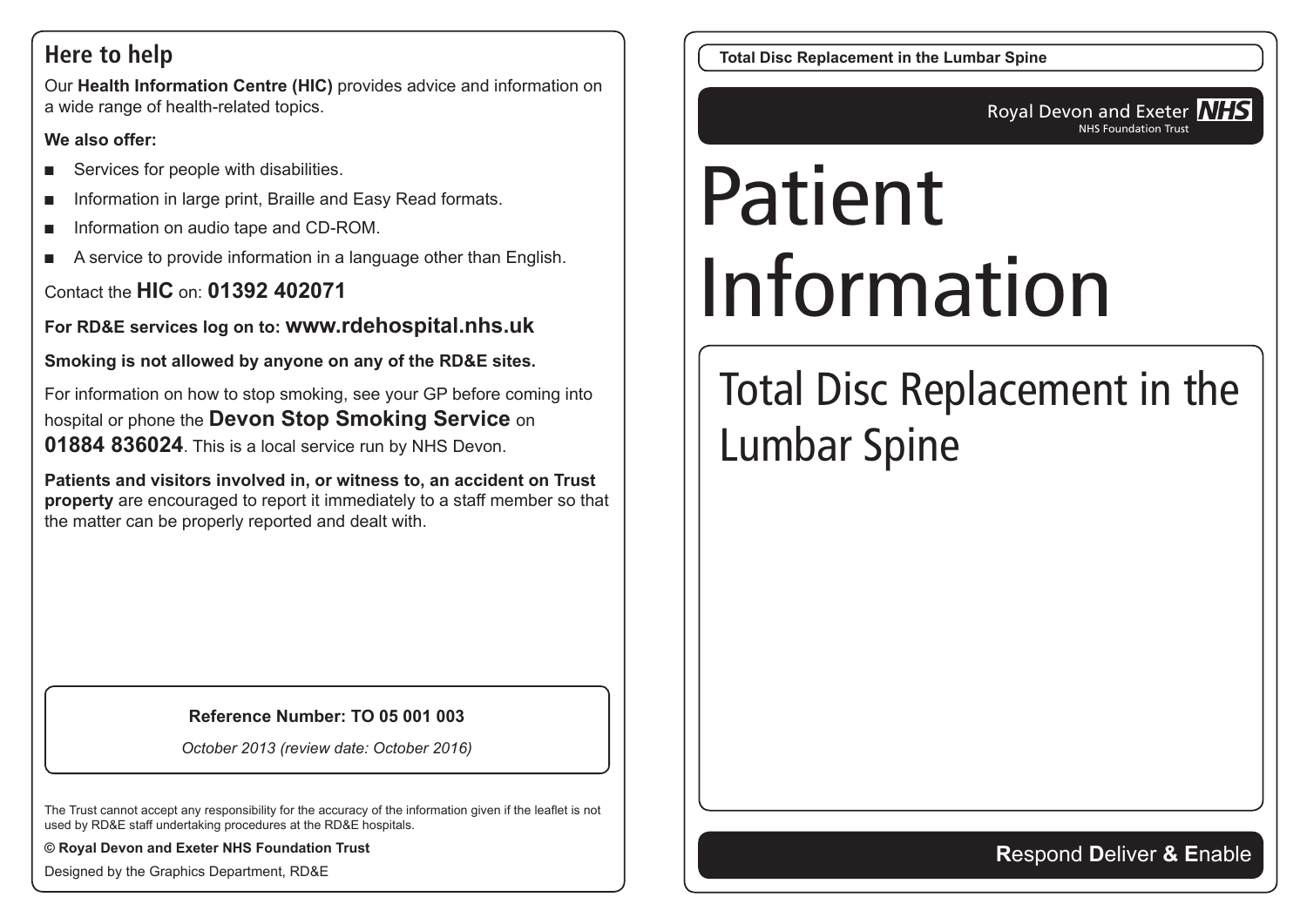# **Introduction**

You have been scheduled for an operation on your low back known as a total disc replacement (TDR). This is an operation designed to improve your low back pain. Total disc replacement has been performed in continental Europe for about 20 years although in the UK there are very few centres that perform this operation. You will probably have been offered a choice of operation between TDR and spinal fusion and this leaflet outlines what you can expect from the TDR procedure.

# **Indication for surgery**

The main reason for patients to have a total disc replacement is for significant and incapacitating low back pain which has been present for a long period (minimum 6 months), and which has failed to respond to non-surgical treatments. Low back pain is a disabling condition but, whilst very troublesome, is not life threatening, holds no risks of paralysis, and many people learn to tolerate episodes of back pain throughout their life without need for surgical treatment.



the physiotherapist to do specific exercises. You will be reviewed in the outpatient clinic at approximately six weeks after surgery. At that time, you may be referred for a more formal course of physiotherapy.

Time taken to return to work varies upon the type of work that you do. If you work from home doing office type work, you can expect to be working within two weeks. Light manual workers would usually return to work at approximately six weeks after surgery, and people doing more physical jobs may take some three months to return to work.

You will be allowed to return to swimming activities at approximately 6 weeks and activities such as tennis between 6-12 weeks. We would not recommend a return to contact sports such as football or more stressful sports such as squash for perhaps six months from the time of surgery. You can drive 6 weeks after surgery. You can have sex 6 weeks after surgery.

### **Summary**

Total disc replacement is a major undertaking for any patient. It is reserved for patients who have severe and incapacitating low back pain. No operation is guaranteed to relieve low back pain.

You should not enter into this procedure unless your pain is very significant and markedly interfering with your quality of life. You should have pursued and exhausted other forms of conservative treatment including manipulation, strengthening exercises, cardiovascular fitness programs and so forth. The decision whether or not to undergo total disc replacement is complex and involves many factors. This decision must be made carefully and should be discussed thoroughly with your surgeon.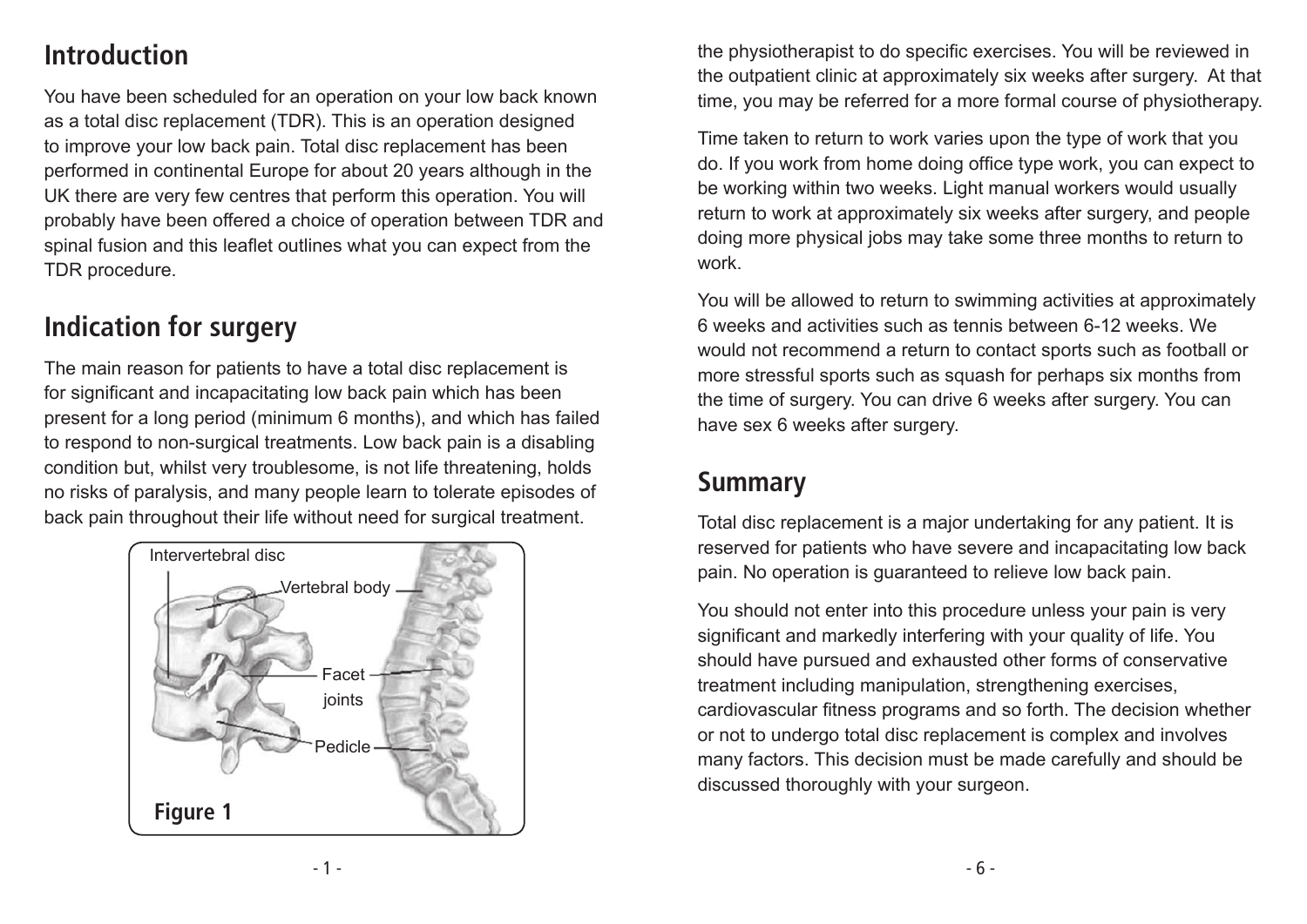#### **Retrograde ejaculation**

In men, there is a small chance of a complication known as retrograde ejaculation. This can render men temporarily sterile. Small nerves lie over the lowest lumbar (L5/S1) disc and these control a valve that causes semen to be expelled outwards during sexual intercourse. By dissecting over the L5/S1 disc, the nerves can be injured and thus the semen passes backwards into the bladder. This can make conception very difficult. Fortunately this complication happens in less than 1% of cases and usually recovers after one year.

#### **Nerve injury**

This is generally not a problem with lumbar disc replacement surgery. However, there is a very small chance of injury to the nerves. The severity of this can vary - from a small degree of numbness to complete loss of strength in the muscles supplied by the nerve involved. Thankfully, severe nerve injury is extremely rare but if this occurs, it can cause permanent weakness and numbness in the legs and could cause loss of control of the bladder and bowels.

Operations such as TDR offer some specific risks and while these should not be overstated, they can be quite serious if they occur.

#### **Recovery**

You will be in hospital for a few days. You will be walking within 48 hours of your operation and when you go home will be independently walking around, able to get in and out of a shower, up and down stairs and in and out of bed. You will be encouraged by

You have chosen surgery as you feel that your symptoms are sufficiently severe to justify the magnitude of surgery that is being offered. You will have undergone various investigations to try and conclude where your back pain comes from, and in your case, it is thought your back pain relates to one of the discs between the bones of the spine (see figure 1).

# **What Happens during Surgery**

The spine is approached through the abdomen. The disc between the two spinal bones is removed, and an artificial disc inserted (see figure 2).



**Figure 2** *Artifical disc between the 2 vertebrae*

# **Rewards of surgery**

No operation is guaranteed to improve your symptoms. This operation is being offered to you with the aim of significantly improving your pain but no guarantees of success can be given. We think it is reasonable to expect that at least two thirds of patients who undergo this sort of procedure are satisfied with the results although not necessarily pain free. If you are left with backache, this may be something that you have to accept.